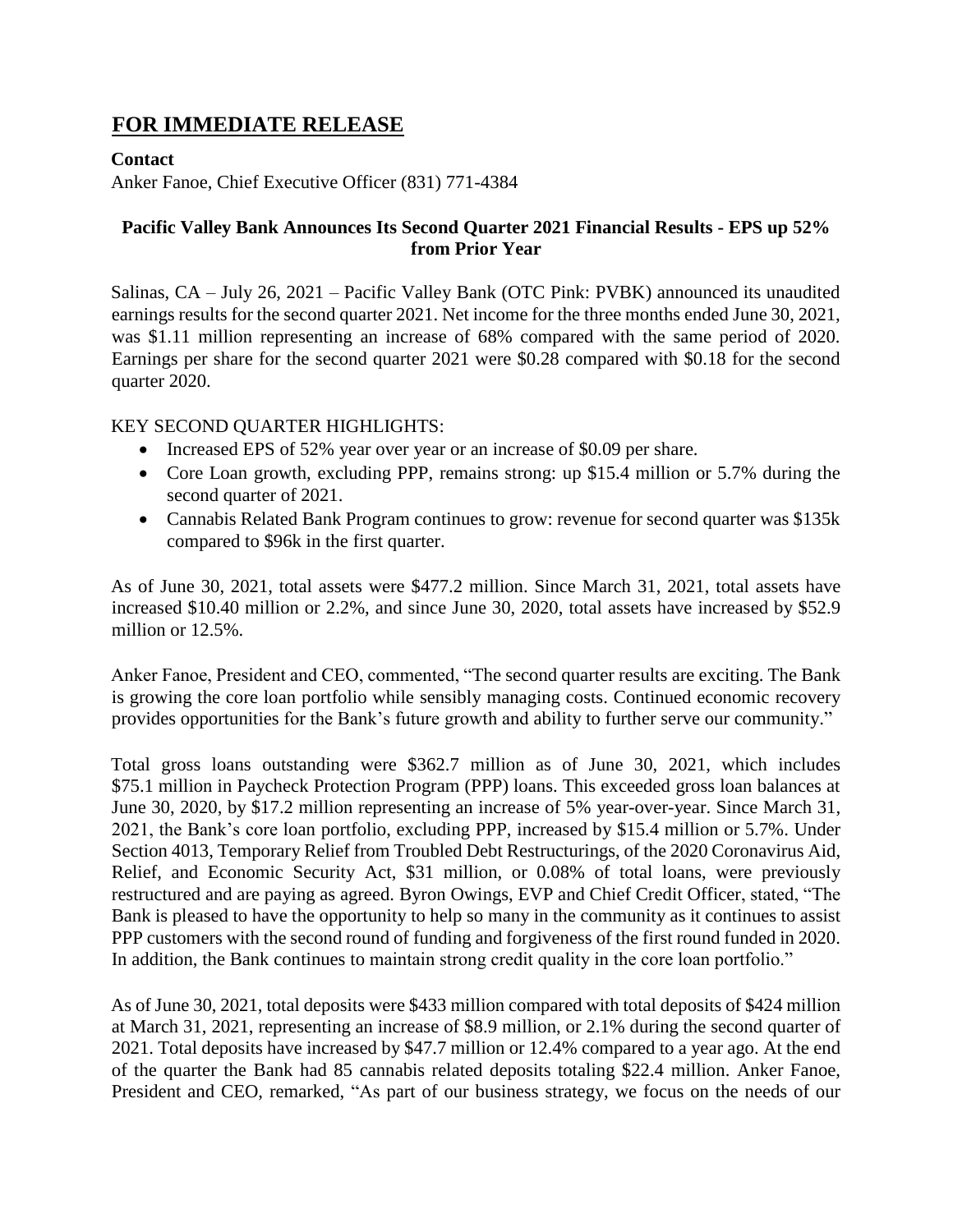community. In 2020, it became evident we needed to work with our regulators to provide banking services to cannabis related customers. The Bank rolled out the Cannabis Related Banking Program to a limited number of customers in 2020 and has since expanded the program. The customer response has been very positive and the Bank has seen rapid growth in revenues associated with this product line."

Shareholder Equity was \$41.4 million at June 30, 2021, representing growth of \$4.2 million, or 11.6% over a year ago. The Bank is considered to be well capitalized and its Capital Ratios exceed regulatory minimums.

Net Interest Income was \$4.1 million, \$4.0 million and \$3.4 million for the three months ending June 30, 2021, March 31, 2021, and June 30, 2020, respectively. The Bank's cost of funds decreased compared to the second quarter of last year resulting in \$139 thousand less in interest expense, primarily due to the low interest rate environment for deposit products. The net interest margin in the first quarter of 2021 equated to 3.65% compared with 3.61% last quarter, and 3.59% for the second quarter of 2021. The Bank has maintained consistent net interest margin over the past several quarters in part due to the Bank's participation in the PPP Program which allows for short-term forgivable loans with an interest rate of 1.00%. While the origination of PPP loans has applied downward pressure to net interest margin, the PPP loans originated in the first round during 2020 and from the second round in 2021, have had a significant impact on the Bank's financial statements. During the second quarter of 2021, the Bank recognized \$738 thousand in deferred fees in conjunction with PPP loans of which \$481 thousand from forgiven PPP loans originated during the first two rounds of the program. These PPP loans along with any additional PPP loans that fund through the end of the program will continue to impact the Bank's profitability going forward.

For the three months ended June 30, 2021, Non-Interest Income was \$285 thousand compared with March 31, 2021 of \$237 thousand, and \$179 thousand for the same period of 2020, representing increases of 20% and 59%, respectively.

Operating expenses were \$2.77 million for the second quarter 2021, an increase of \$167 thousand, or 6.4% compared with the first quarter of 2021, and an increase of \$308 thousand, or 12.5%, over the three months ended June 30, 2020. Charlotte Radmilovic, EVP and CFO commented, "Operating expense increases have occurred at a lower rate than income as management makes prudent decisions to grow efficiently. Net interest income has increased by 20% from this same period of 2020, while operating expenses have increased by 12.5%."

#### **Pacific Valley Bank Selected Financial Data - Unaudited \$ in 000, Except Per Share Data**

| <b>Assets</b>                            | <b>June 30, 2021</b> | March 31, 2021 | June 30, 2020 |
|------------------------------------------|----------------------|----------------|---------------|
| Cash and Due From Banks                  | \$14,576             | \$14.694       | \$12,180      |
| Interest Bearing Deposits At Other Banks | 92.860               | 70.850         | 61.717        |
| <b>Investment Securities</b>             | 0                    |                |               |
| Loans Outstanding                        | 362.748              | 375,280        | 345,537       |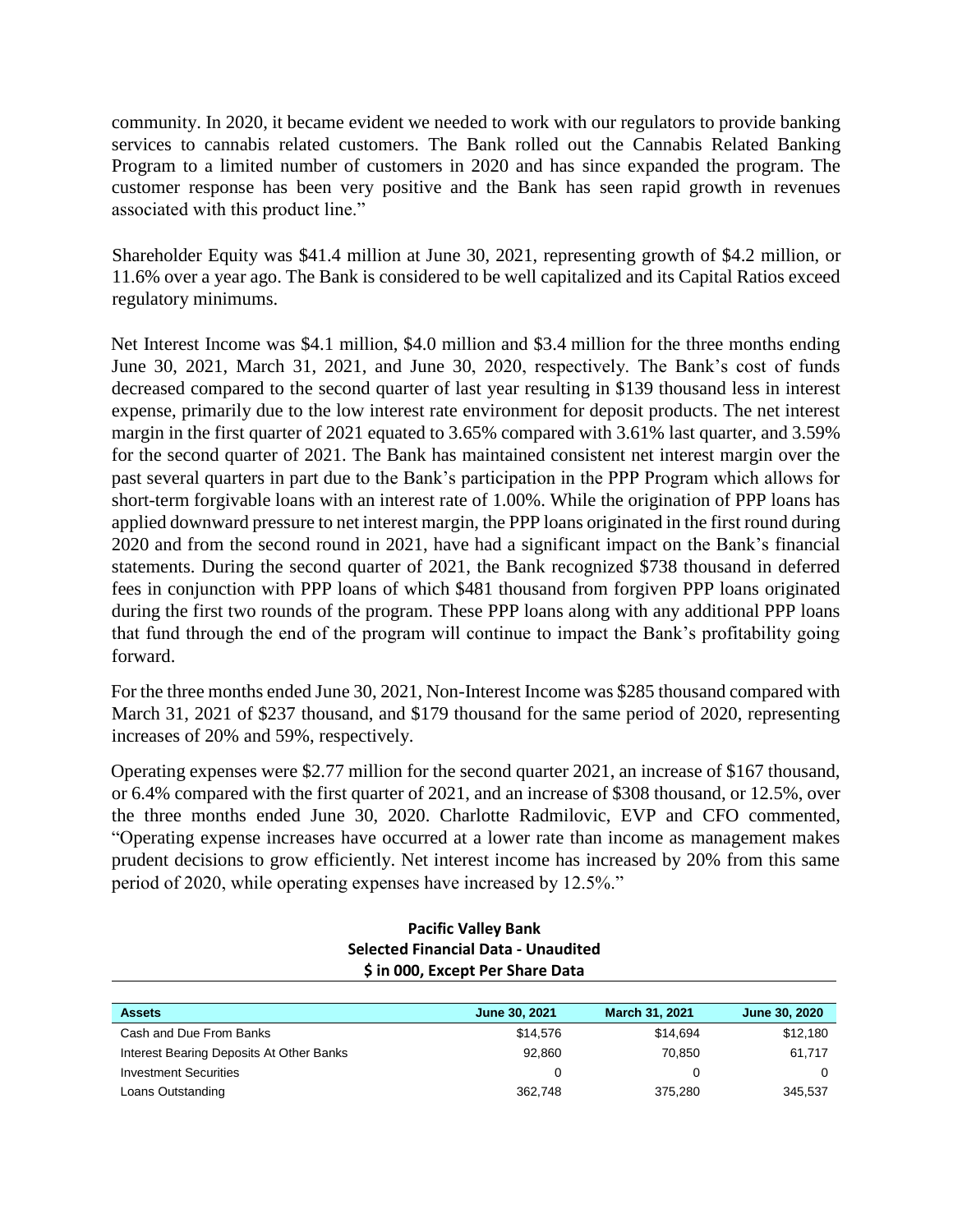| Allowance for Loan Losses            | (5, 126)      | (5, 126)              | (4,825)       |
|--------------------------------------|---------------|-----------------------|---------------|
| <b>Other Assets</b>                  | 12.174        | 11,136                | 9,659         |
| <b>Total Assets</b>                  | \$477,232     | \$466,834             | \$424,268     |
|                                      |               |                       |               |
| <b>Liabilities and Capital</b>       | June 30, 2021 | <b>March 31, 2021</b> | June 30, 2020 |
| Non-Interest Bearing Deposits        | \$212,644     | \$182,159             | \$174,643     |
| <b>Interest Bearing Deposits</b>     | 220,587       | 241,897               | 210,893       |
| <b>Borrowings</b>                    | 0             | 0                     | 0             |
| <b>Other Liabilities</b>             | 2,554         | 2,465                 | 1,520         |
| Equity                               | 41.447        | 40.313                | 37,212        |
| <b>Total Liabilities and Capital</b> | \$477,232     | \$466,834             | \$424,268     |

| <b>Key Ratios:</b>                           | June 30, 2021 | March 31, 2021 | June 30, 2020 |
|----------------------------------------------|---------------|----------------|---------------|
| Net Loan to Deposits                         | 82.55%        | 87.29%         | 88.37%        |
| Allowance for loan losses to total loans (1) | 1.78%         | 1.90%          | 1.85%         |
| Non-performing loans to total loans (1)      | 0.29%         | 0.32%          | 0.36%         |
| Community Bank Leverage Ratio                | 8.88%         | 8.83%          | 9.52%         |
| <b>Book Value</b>                            | \$10.38       | \$10.11        | \$9.32        |
| (1) excluding PPP loans                      |               |                |               |

| <b>Income Statement, Three Months Ended</b> | <b>June 30, 2021</b> | March 31, 2021 | June 30, 2020 |
|---------------------------------------------|----------------------|----------------|---------------|
| Interest Income                             | \$4,198              | \$4,131        | \$3,668       |
| Interest Expense                            | 137                  | 166            | 276           |
| Net Interest Income                         | 4.061                | 3,965          | 3,392         |
| Provision (Benefit) for Loan Losses         | 0                    | 0              | 75            |
| Non-Interest Income                         | 285                  | 237            | 179           |
| Non-Interest Expense                        | 2.769                | 2.602          | 2,461         |
| Income Tax                                  | 464                  | 470            | 300           |
| Net Income                                  | \$1,113              | \$1,130        | \$735         |

| <b>Key Ratios:</b>                   | June 30, 2021 | March 31, 2021 | June 30, 2020 |
|--------------------------------------|---------------|----------------|---------------|
| Earnings per basic share             | \$0.28        | \$0.28         | \$0.18        |
| Net Interest Margin                  | 3.65%         | 3.61%          | 3.59%         |
| <b>Efficiency Ratio</b>              | 63.71%        | 61.92%         | 68.92%        |
| Return on Average Assets, annualized | 0.95%         | 0.99%          | 0.75%         |
| Return on Average Equity, annualized | 10.86%        | 11.35%         | 7.98%         |

| <b>Income Statement, Six Months Ended</b> | June 30, 2021 | June 30, 2020 |
|-------------------------------------------|---------------|---------------|
| Interest Income                           | \$8,329       | \$7,206       |
| <b>Interest Expense</b>                   | 303           | 658           |
| Net Interest Income                       | 8,026         | 6,548         |
| Provision (Benefit) for Loan Losses       | 0             | 150           |
| Non-Interest Income                       | 522           | 336           |
| Non-Interest Expense                      | 5,371         | 4,848         |
| Income Tax                                | 934           | 552           |
| Net Income                                | \$2,243       | \$1,334       |
|                                           |               |               |
| <b>Key Ratios:</b>                        | June 30, 2021 | June 30, 2020 |